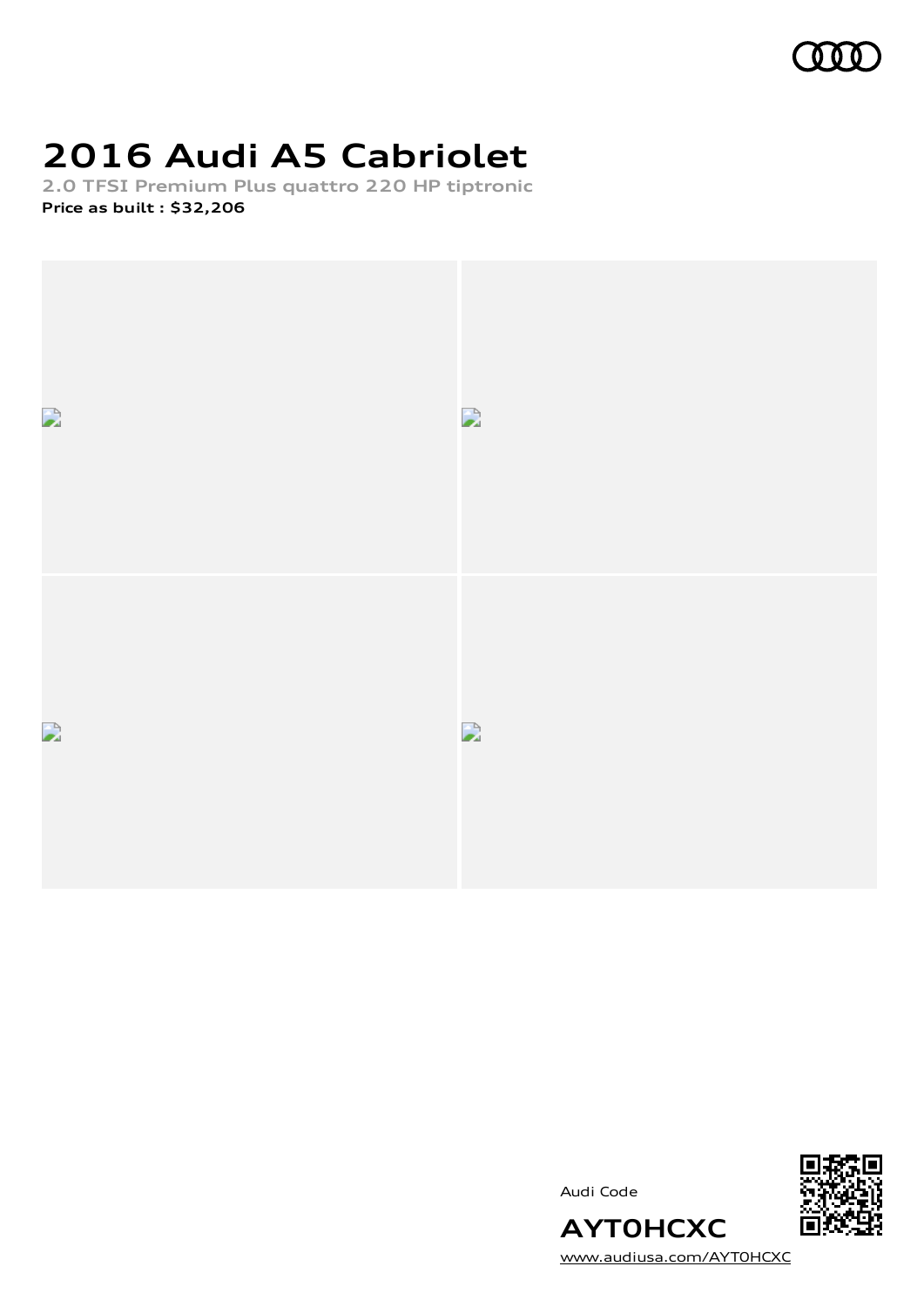### **Summary**

### **Audi 2016 Audi A5 Cabriolet**

2.0 TFSI Premium Plus quattro 220 HP tiptronic

**Price as buil[t](#page-10-0)** \$32,206

### **Exterior colour**

Florett Silver metallicBlack roof

### $\overline{\phantom{a}}$

### **Further Information**

|                 | N٥           |
|-----------------|--------------|
| Mileage         | 36,827 miles |
| Type of vehicle | Used car     |

**Warranty**

#### **Interior colour**

| Seats     | black       |
|-----------|-------------|
| Dashboard | black       |
| Carpet    | black       |
| Headliner | star silver |

### **Audi Code** AYT0HCXC

**Your configuration on www.audiusa.com** [www.audiusa.com/AYT0HCXC](https://www.audiusa.com/AYT0HCXC)

**Commission number** 76f58fba0a0e09b12794

### **Technical Specifications**

| Engine type                  | Four-cylinder                                 |
|------------------------------|-----------------------------------------------|
| stroke                       | Displacement/Bore and 1,984/82.5 x 92.8 cc/mm |
| Torque                       | 258 @ 1,500 - 4,300 lb-ft@rpm                 |
| Top track speed              | 130 mph mph                                   |
| Acceleration (0 - 60<br>mph) | 6.6 sec. seconds                              |
| Recommended fuel             | Premium                                       |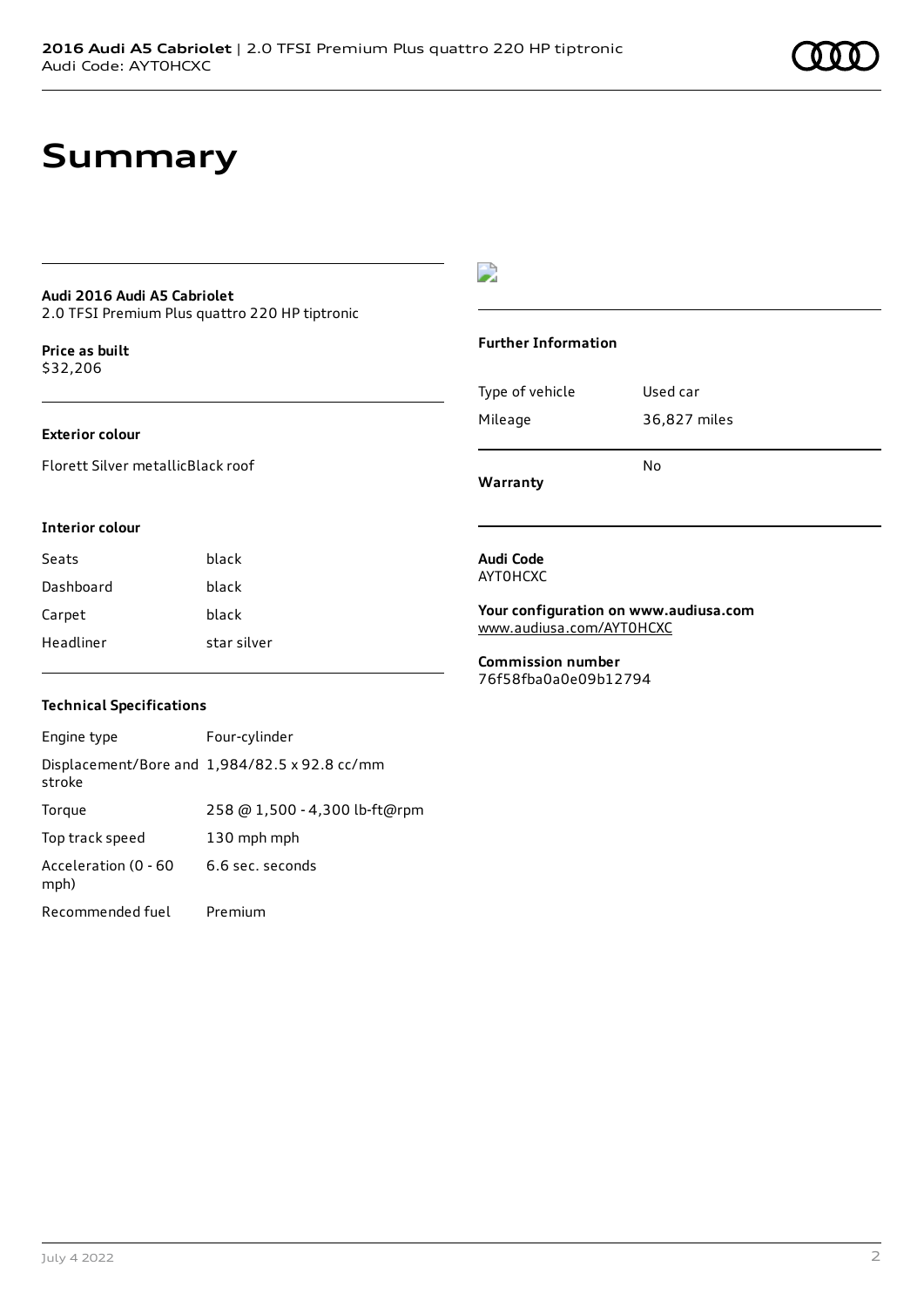# **Equipment**

Florett Silver metallicBlack roof

Audi advanced key - keyless start, stop and entry

Power-adjustable, auto-dimming, heated exterior side mirrors with memory

Technology package

Auto-dimming interior mirror with compass

Heated front seats

DVD Player

Bang & Olufsen® sound system

Color driver information system

HD Radio™ Technology





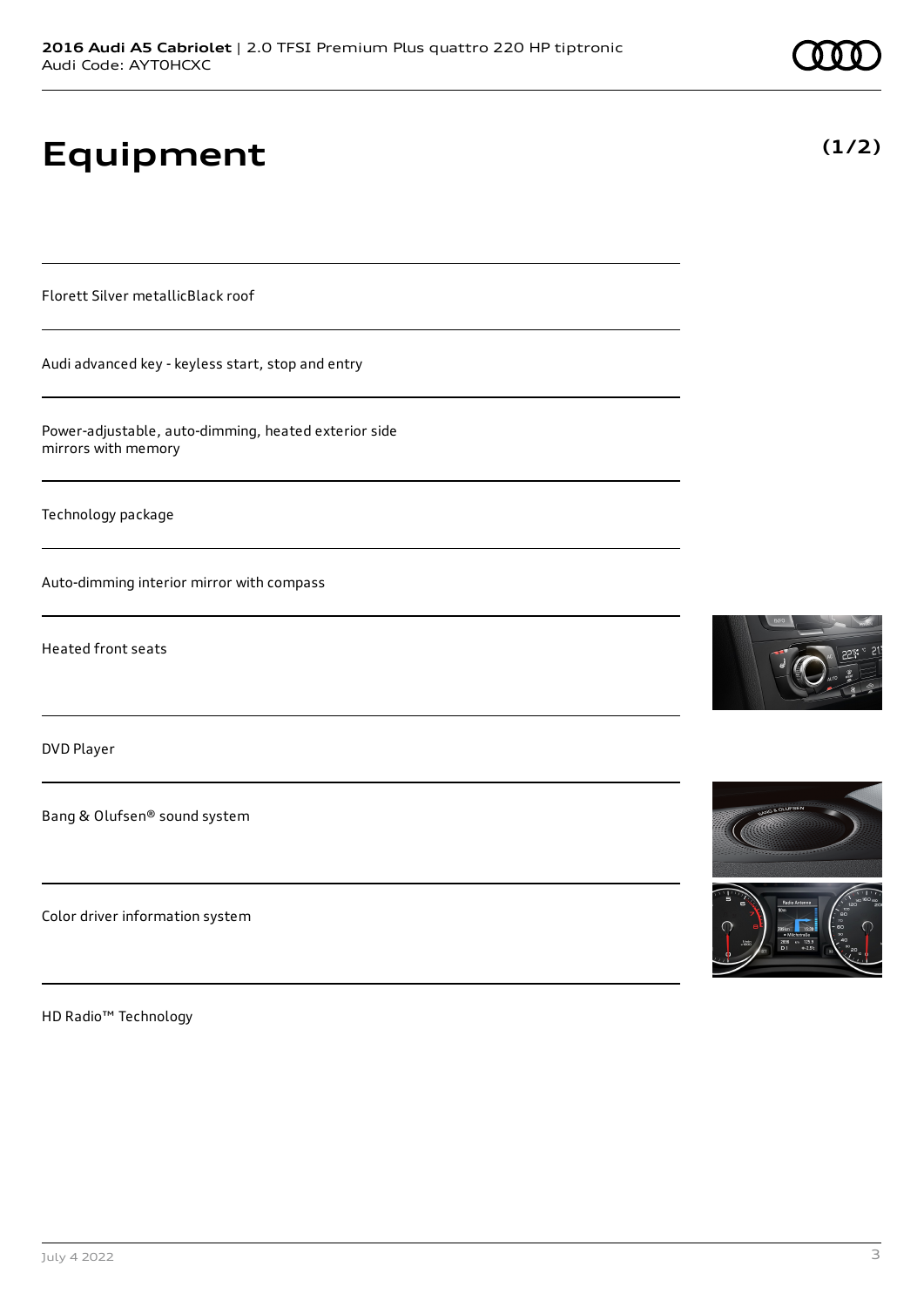# **Equipment**

Audi side assist

BLUETOOTH® wireless technology preparation for mobile phone





**(2/2)**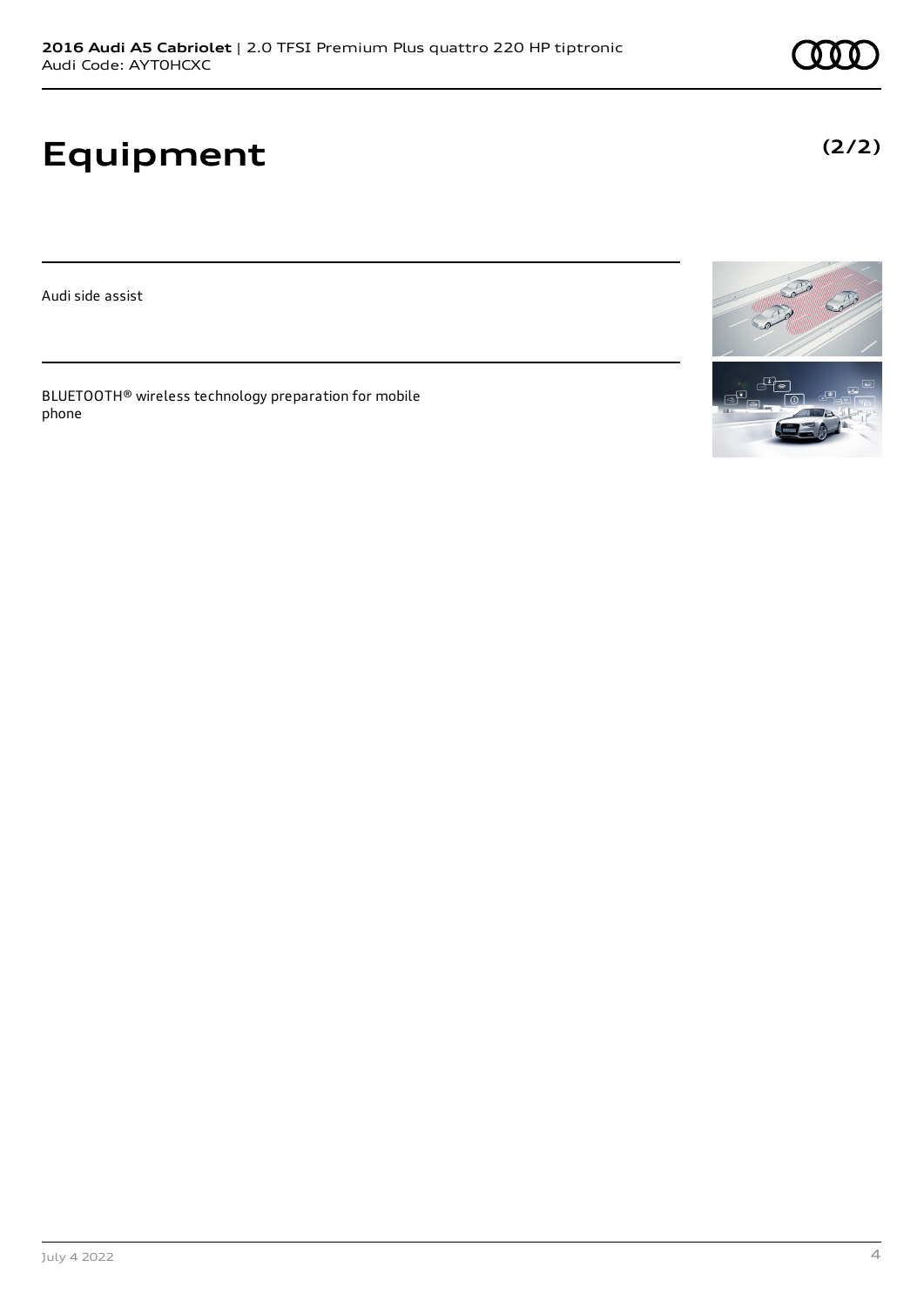# **Standard features**

### **Safety and Security**

| 4UB             | Driver and front-passenger advanced airbags                              |
|-----------------|--------------------------------------------------------------------------|
| 1 AT            | Electronic stabilisation control (ESC)                                   |
| UH1             | Electromechanical parking brake                                          |
| 8T1             | Cruise control with coast, resume and<br>accelerate features             |
| VC <sub>2</sub> | Garage door opener (HomeLink®)                                           |
| 6Y8             | Speed limiter                                                            |
| QZ7             | Electromechanical power steering                                         |
| 7K6             | Tire-pressure monitoring system                                          |
| 4X1             | Front side airbags                                                       |
| 8N6             | Light / rain sensor                                                      |
| 3B4             | LATCH (Lower Anchors & Tethers for<br>CHildren) provisions in rear seats |
|                 |                                                                          |

| <b>Interior</b> |                                                                               |
|-----------------|-------------------------------------------------------------------------------|
| QE1             | Storage nets in backs of front seats                                          |
| 3FT             | Acoustic folding roof-folds at speeds up to<br>31 mph                         |
| 7M8             | Aluminum door sill inlays with S line®<br>emblem                              |
| 9AQ             | Three-zone automatic climate control                                          |
| QQ1             | Illumination for interior door handles, air<br>vent controls, front footwells |
| 1 XW            | Three-spoke multifunction steering wheel                                      |
| 6E3             | Front center armrest                                                          |
| 7F <sub>9</sub> | Leather gearshift knob                                                        |
| 3KA             | Split folding rear seatbacks                                                  |
| 7HA             | Cloth interior on doors                                                       |
| N1F             | Leather seating surfaces                                                      |
| 5MU             | Aluminum Trigon inlay                                                         |

### **Exterior**

| 0P <sub>0</sub> | Dual exhaust outlets                        |
|-----------------|---------------------------------------------|
| 1S1             | Tool kit in storage compartment in trunk    |
| 1BA             | Dynamic suspension                          |
| 8EH             | Xenon plus headlights                       |
| 8Q3             | Automatic headlight leveling                |
| HM3             | 18" 245/40 all-season tires                 |
| 8SL             | LED taillights                              |
| <b>ONB</b>      | S line® fender badges                       |
| 4ZB             | High-gloss package                          |
| V <sub>24</sub> | 18" Audi Sport® 10-spoke design wheels with |

245/40 all-season tires

### **Infotainment and Driver Assistance**

UF7 Audi music interface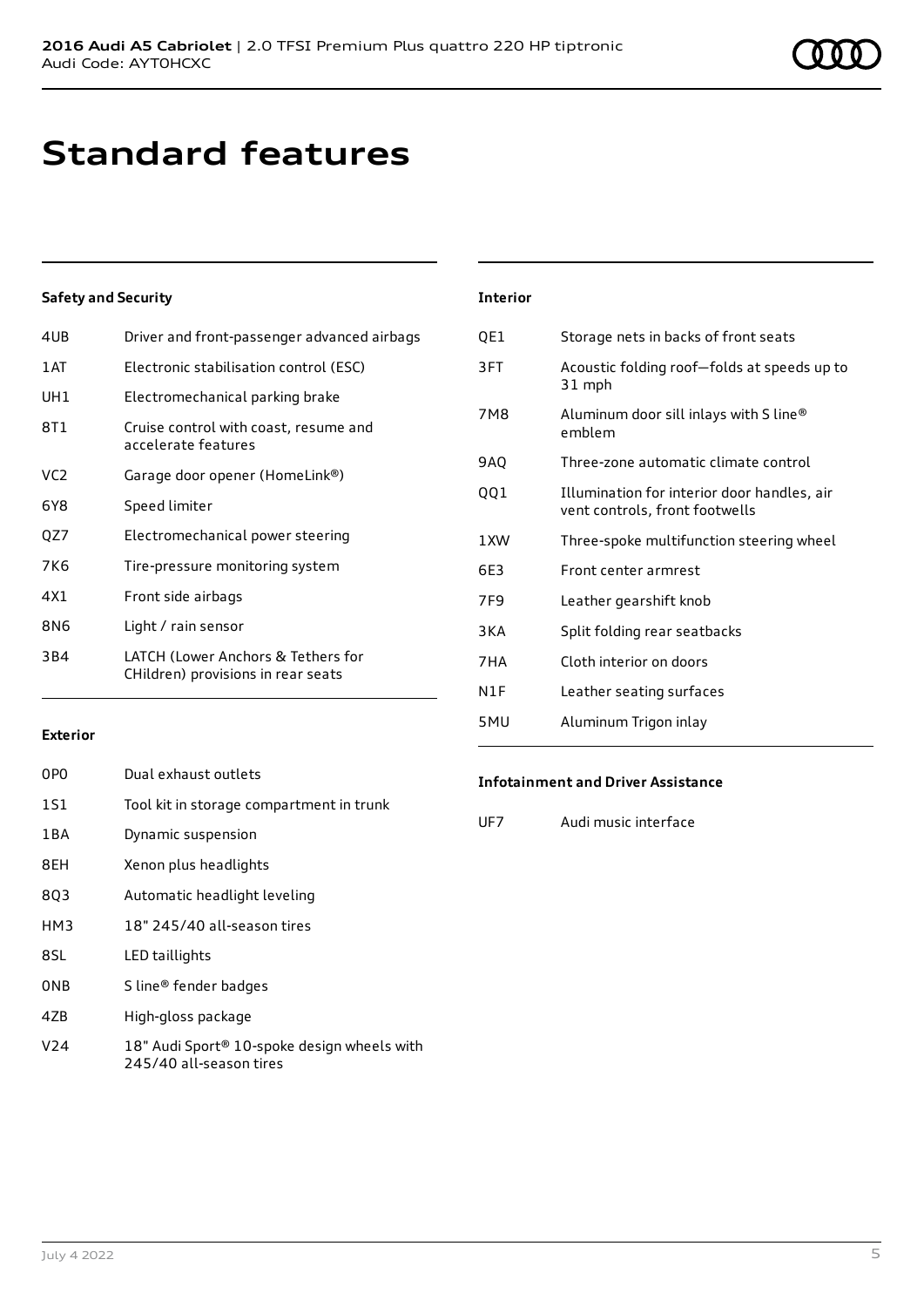# **Dealer remarks**

\*\*This vehicle is equipped with a LoJack Theft and Security Technology System. This preinstalled feature includes a 3 year subscription for an additional \$750.00 above the published sales price\*\*

Audi Minneapolis is proud to present this: 2016 Audi A5 2.0T Premium Plus quattro quattro 2.0L 4-Cylinder TFSI

CARFAX One-Owner. Clean CARFAX. PREMIUM PLUS PACKAGE, QUATTRO, ALL WHEEL DRIVE, BACKUP CAMERA, BANG & OLUFSEN SOUND, NAVIGATION SYSTEM, BLUETOOTH, SUN ROOF, LEATHER SEATS, HEATED LEATHER, LOCAL TRADE, ONE OWNER, CLEAN CARFAX, quattro, Black w/Leather Seating Surfaces, Audi Advanced Key, Audi Side Assist, Auto-Dimming Interior Mirror w/Compass, Driver Memory, HDD Navigation, Heated Auto-Dimming Exterior Mirrors, Heated Front Seats, Navigation System, Parking System w/Rearview Camera, Premium Plus Package, Radio: 1 CD/DVD-Player & HD, Technology Package.

Priced below KBB Fair Purchase Price! Odometer is 14101 miles below market average! 21/29 City/Highway MPG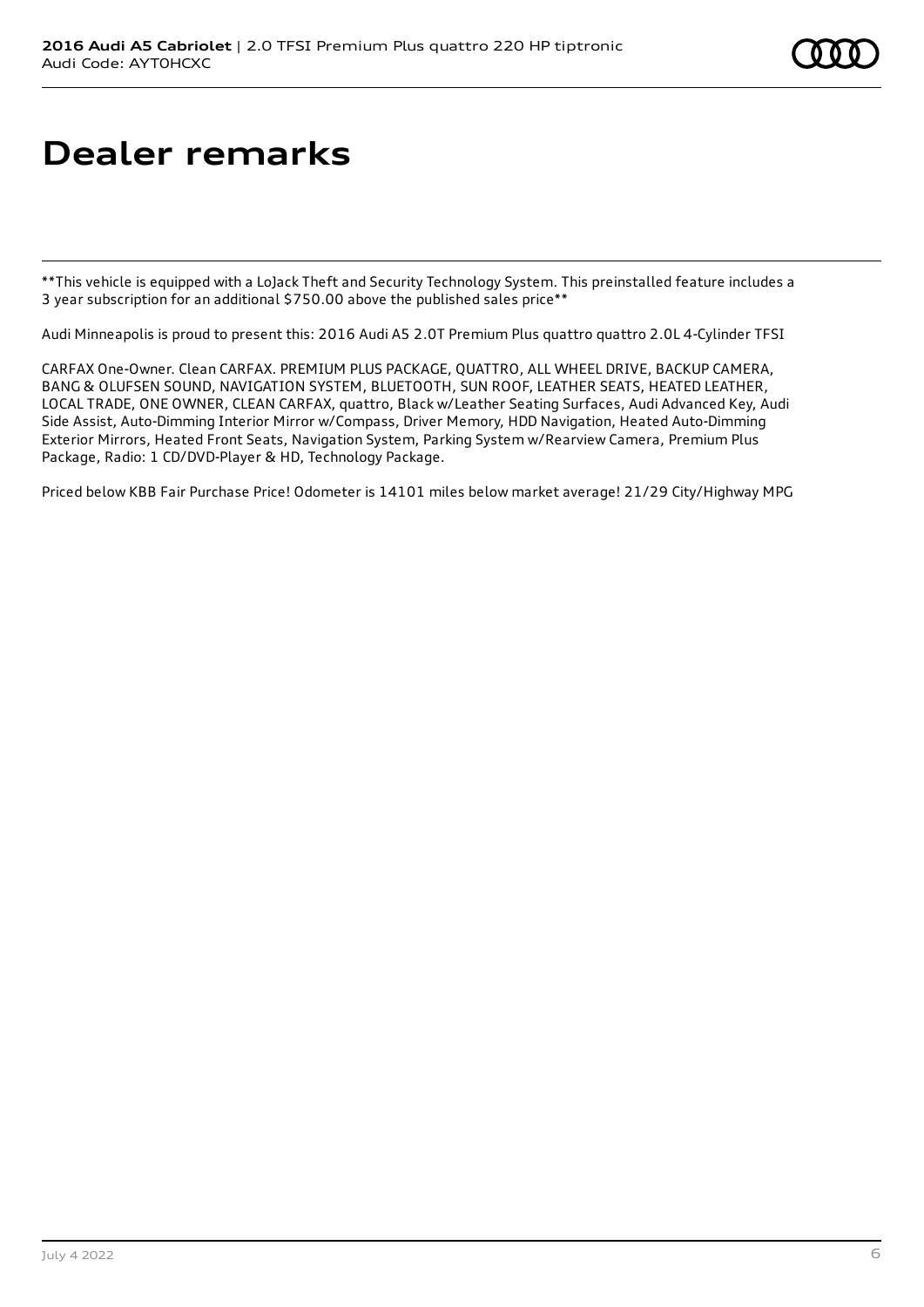## **Technical Specifications**

### **Engineering | Performance**

| Four-cylinder                                 |
|-----------------------------------------------|
| 6.6 sec. seconds                              |
| Cast-iron                                     |
| Induction/fuel injection Turbocharged/TFSI®   |
| Aluminum-alloy                                |
| 220 @ 4,450 - 6,000 @ rpm                     |
| Displacement/Bore and 1,984/82.5 x 92.8 cc/mm |
| 130 mph mph                                   |
| 258 @ 1,500 - 4,300 lb-ft@rpm                 |
| 16-valve DOHC with valvelift<br>system        |
|                                               |

### **Transmission | Drivetrain**

| Gear ratios: 8th         | 0.667                                                                                                      |
|--------------------------|------------------------------------------------------------------------------------------------------------|
| Gear ratios: 6th         | 1.000                                                                                                      |
| Gear ratios: 7th         | 0.839                                                                                                      |
| Gear ratios: Reverse     | 3.317                                                                                                      |
| Gear ratios: Final Drive | 2.848                                                                                                      |
| Gear ratios: 4th         | 1.667                                                                                                      |
|                          |                                                                                                            |
| Transmission             | Eight-speed Tiptronic <sup>®</sup> automatic<br>transmission with quattro <sup>®</sup> all-<br>wheel drive |
| Gear ratios: 5th         | 1.285                                                                                                      |
| Gear ratios: 2nd         | 3.143                                                                                                      |
| Gear ratios: 3rd         | 2.106                                                                                                      |
| Gear ratios: 1st         | 4.714                                                                                                      |

### **Electrical system**

Alternator 14 Volts - 150 amp Battery 12 Volts - 80 amp

### **Steering**

| Steering type                              | Electromechanical power steering<br>system |
|--------------------------------------------|--------------------------------------------|
| Turning diameter, curb- 37.4 ft<br>to-curb |                                            |
| Steering ratio                             | 15.9:1                                     |

### **Suspension**

| Front axle | Five-link front suspension       |
|------------|----------------------------------|
| Rear axle  | Trapezoidal-link rear suspension |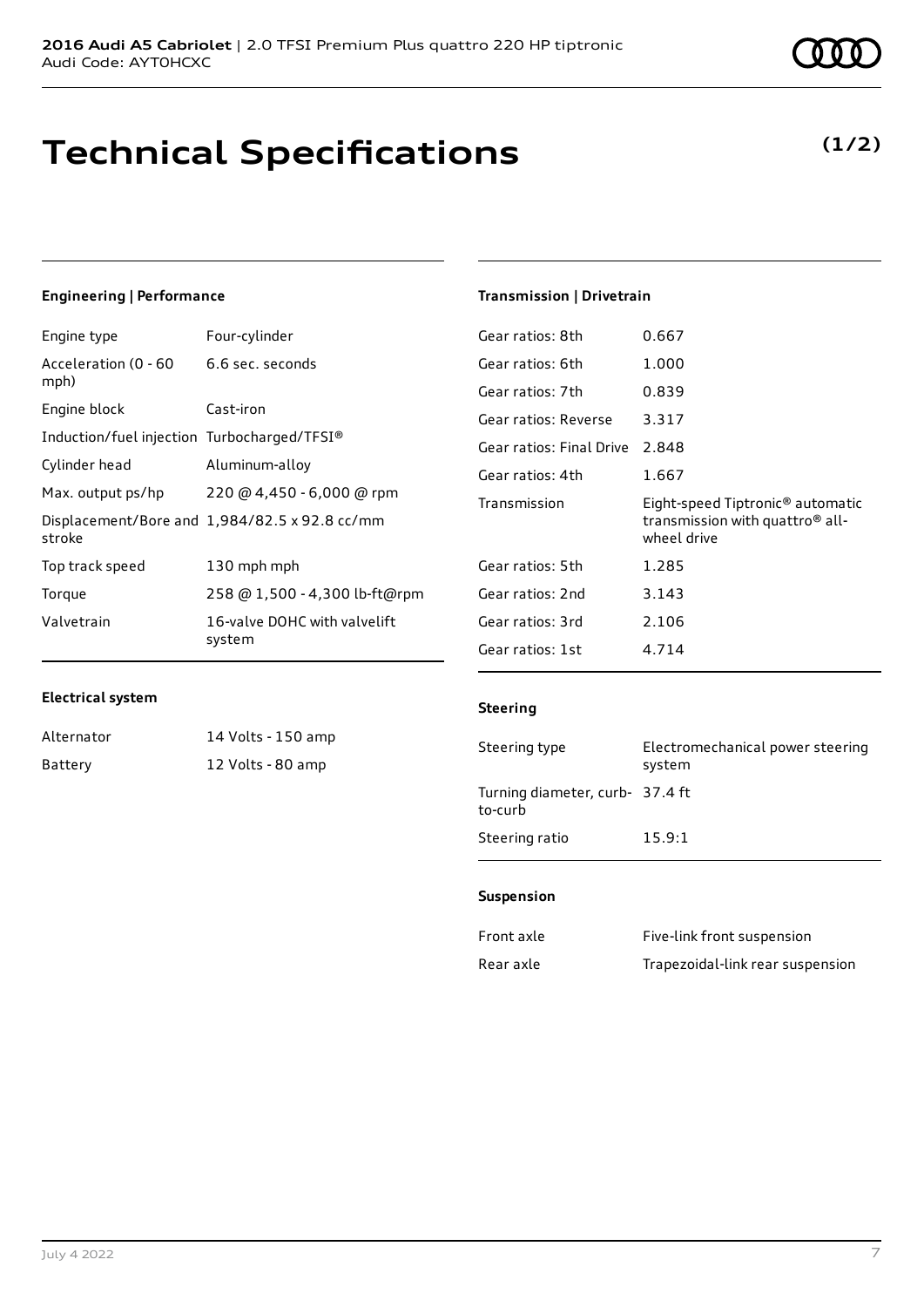## **Technical Specifications**

### **Brakes**

| Front brakes                  | 12.6 (ventilated disc) in                                                                                |
|-------------------------------|----------------------------------------------------------------------------------------------------------|
| Rear brakes                   | 11.8 (solid disc) in                                                                                     |
| <b>Body</b>                   |                                                                                                          |
| Material                      | Fully galvanized steel unibody with<br>aluminum front fenders and<br>multistep anti-corrosion protection |
| <b>Warranty   Maintenance</b> |                                                                                                          |

| Warranty    | 4-Year/50,000 mile new vehicle<br>limited warranty                                       |
|-------------|------------------------------------------------------------------------------------------|
| Maintenance | 12-Month/5,000 mile (whichever<br>occurs first) NO CHARGE first<br>scheduled maintenance |

#### **Interior measurements**

| Seating capacity                          | 4                 |
|-------------------------------------------|-------------------|
| Shoulder room, rear                       | 46.8 in           |
| Leg room, rear                            | 31.9 in           |
| Shoulder room, front                      | 54.3 in           |
| Head room, rear                           | $36.3$ in         |
| Leg room, front                           | $41.3$ in         |
| Head room, front                          | 40.0 in           |
| Cargo volume, rear<br>seatbacks up/folded | 10.2 cu ft, cu ft |

#### **Exterior Measurements**

| Height                           | 54.4 in   |
|----------------------------------|-----------|
| Overall width without<br>mirrors | 73.0 in   |
| Length                           | 182.1 in  |
| Wheelbase                        | 108.3 in  |
| Drag coefficient                 | $0.34$ Cw |
| Overall width with<br>mirrors    | 79.5 in   |
| Track rear                       | 62.1 in   |
| <b>Track front</b>               | 62.6 in   |
| Curb weight                      | 4.045 lb  |

**(2/2)**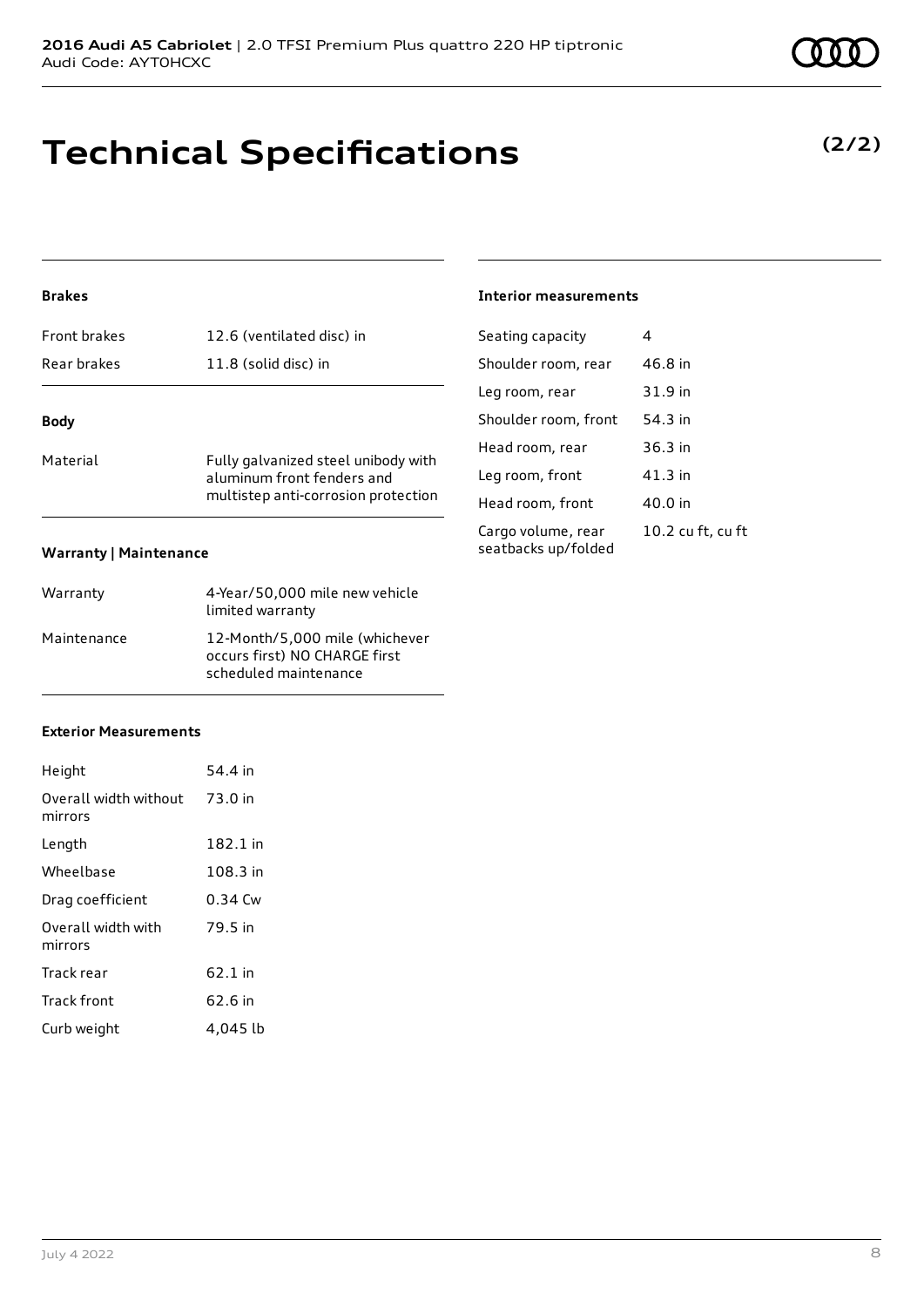

## **Consumption- and emission**

**Consumption by NEDC**

combined 24 mpg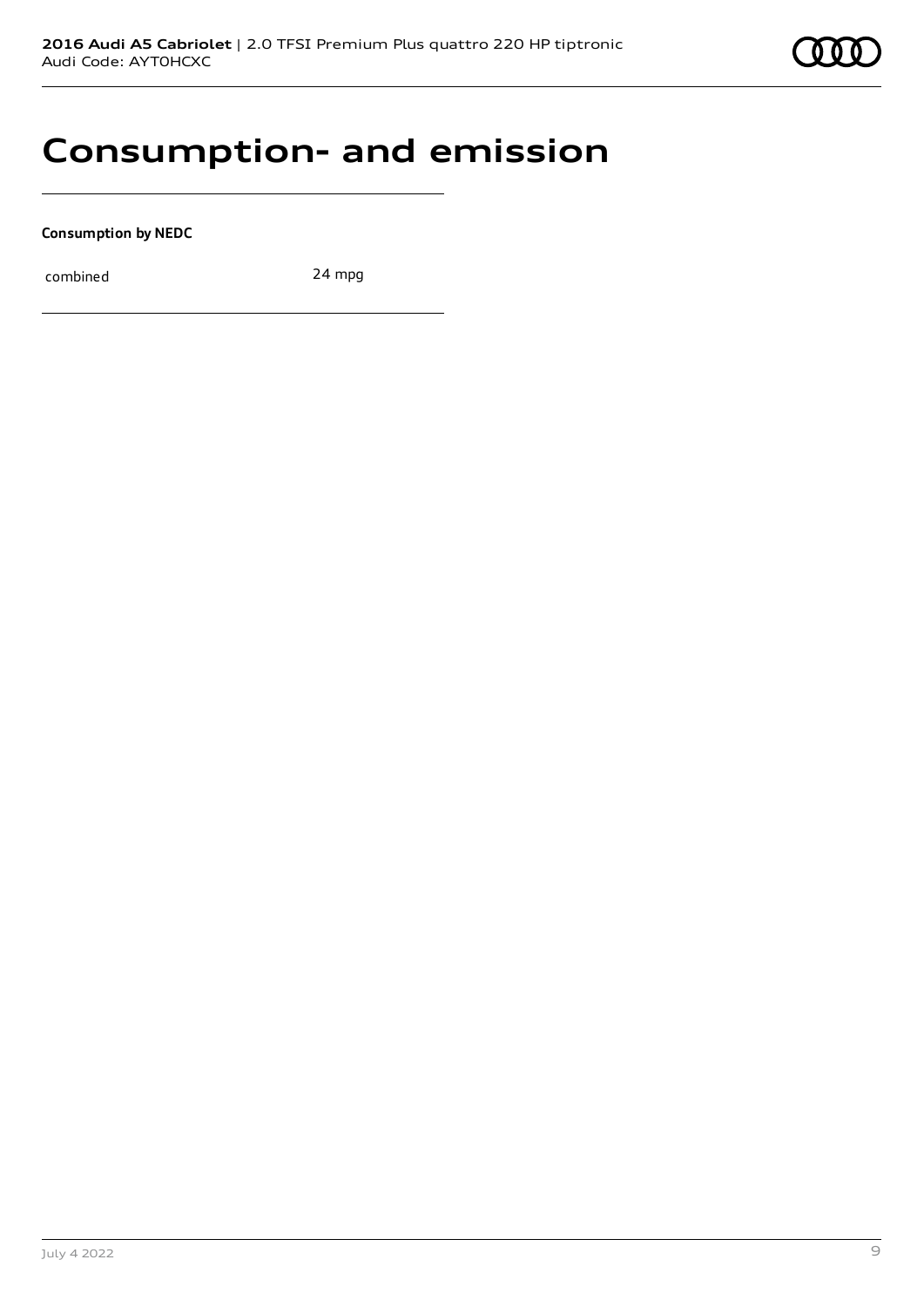

### **Contact**

Dealer **Audi Minneapolis**

9393 Wayzata Blvd 55426 Minneapolis MN

Phone: +17637449393 FAX: 7637449309

www: [https://www.audiminneapolis.com](https://www.audiminneapolis.com/)